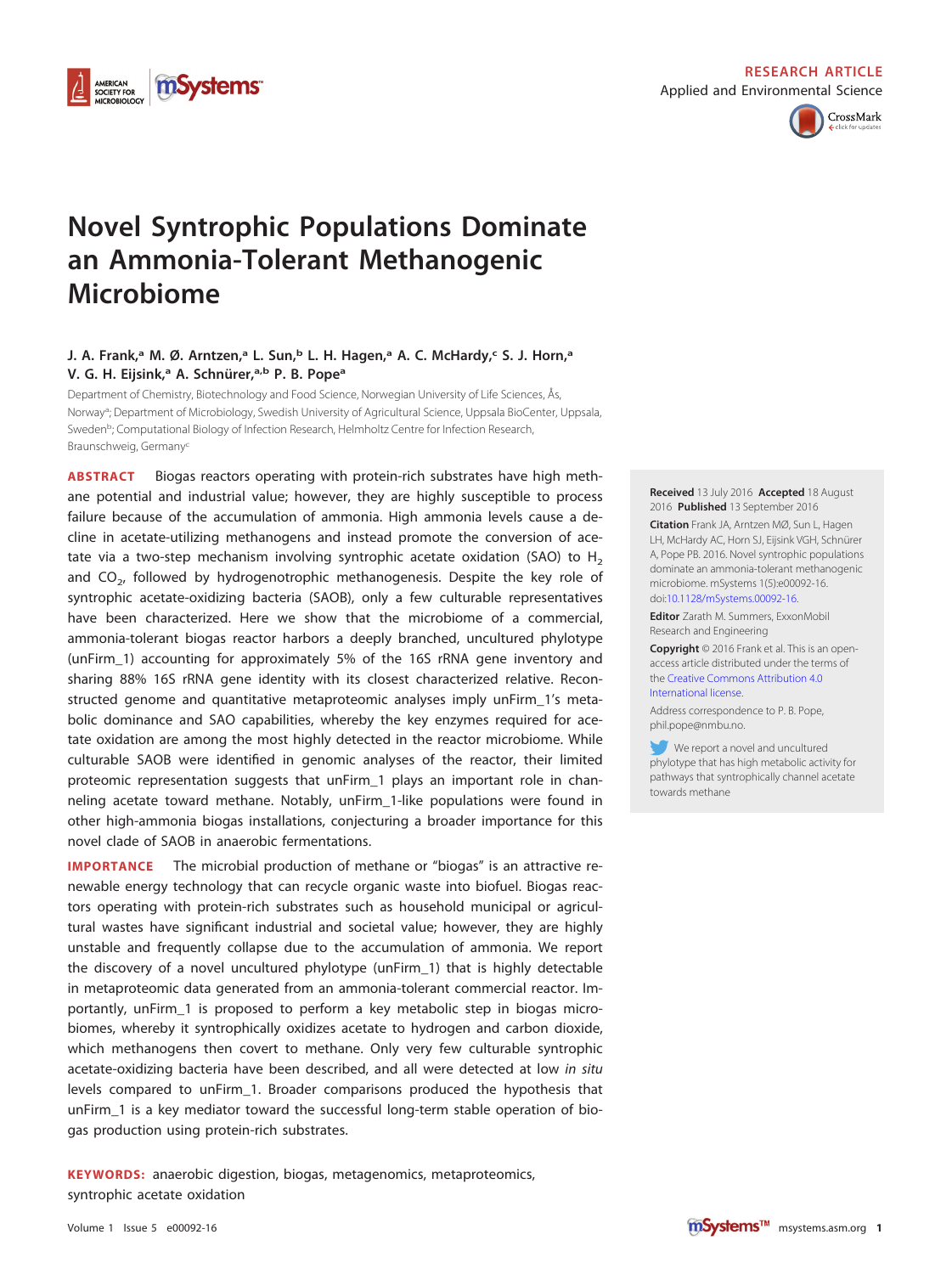mSystems™

**T**he microbial production of methane, or "biogas," is an attractive renewable energy technology, as it combines recycling of organic waste with biofuel generation. Efficient and stable production of methane depends on complex microbial interactions that eventually lead to methanogenesis. This last step is accomplished by archaeal members of the community that use one or more of the three methanogenic pathways: the hydrogenotrophic pathway (H<sub>2</sub> + CO<sub>2</sub>  $\rightarrow$  CH<sub>4</sub>), the acetoclastic pathway (acetate  $\rightarrow$  $CH<sub>4</sub>$ ), and the less common methylotrophic pathway (one-carbon compounds such as methanol  $\rightarrow$  CH<sub>4</sub>). Anaerobic digestion of protein-rich substrates has a distinctly high methane production potential but frequently leads to accumulation of the intermediate metabolite ammonia, which can detrimentally affect the viability and metabolism of individual organisms, as well as the stability of the entire reactor microbiome [\(1](#page-11-0)[–](#page-11-1)[4\)](#page-11-2). Reports have demonstrated that ammonia levels of  $>0.08$  g/liter disturb the microbiome structure and biogas process, reflected by the accumulation of acetate and reduced methane production [\(1,](#page-11-0) [4\)](#page-11-2). Notable changes due to high ammonia levels include the decline of acetoclastic methanogenesis, promoting conversion of acetate via a two-step mechanism involving acetate oxidation to  $H_2$  and CO<sub>2</sub> [\(2,](#page-11-3) [4,](#page-11-2) [5\)](#page-11-4), followed by hydrogenotrophic methanogenesis through a syntrophic interaction. Despite their key role in high-ammonia reactors, relatively little is known about syntrophic acetateoxidizing bacteria (SAOB) and their roles in biogas processes. Very few culturable SAOB have been described, all of which typically are slow growers [\(6\)](#page-11-5) and have numerically small in situ populations [\(5,](#page-11-4) [7\)](#page-11-6). Molecular studies using targeted functional gene screens [\(8\)](#page-11-7), DNA stable carbon isotopic probing [\(9\)](#page-11-8), and protein-stable isotope probing [\(10\)](#page-11-9) have suggested important roles for uncultured SAOB [\(4\)](#page-11-2).

This study sought to gain more insight into SAOB populations that accommodate high-ammonia conditions and to generate a more detailed understanding of the microbiology and biochemistry of anaerobic digestion in general. We have carried out analysis of a commercial biogas reactor in Sweden (here referred to as CD01) that has a long history of productive stable operation under high free-ammonia levels of  $>$  0.2 g/liter and up to 0.4 g/liter [\(5,](#page-11-4) [11,](#page-11-10) [12\)](#page-11-11). Initial studies carried out in our labs indicated that the CD01 microbiome produces methane predominantly via syntrophic acetate oxidation (SAO) [\(5\)](#page-11-4). We present a detailed reconstructed population-genome annotation of a novel and uncultured phylotype, here referred to as unFirm\_1. Quantitative metaproteomic analysis suggests that unFirm\_1 highly expresses SAO pathways that are key to maintaining the flow of carbon from acetate to methane. The importance of unFirm\_1 in comparison to other culturable SAOB and biogas reactors is also explored.

## **RESULTS AND DISCUSSION**

**Microbiome analysis of the CD01 reactor reveals high metaproteomic detection of the numerically abundant unFirm\_1 phylotype.** Previous SSU rRNA gene analysis of a sample (Link\_ADIa) collected from the high-ammonia/SAO CD01 reactor in Sweden revealed a unique microbiome with several dominant species and an uneven distribution that has seldom been observed in other mesophilic biogas reactors to date [\(5,](#page-11-4) [12,](#page-11-11) [13\)](#page-11-12). Annotation of population genomes that were reconstructed from the Link\_ADIa metagenome showed that the second most abundant phylotype (unFirm\_1) encoded a carbon monoxide dehydrogenase/acetyl coenzyme A (acetyl-CoA) synthase (Acs) operon, which is characteristic of homoacetogens, including the majority of known SAOB [\(Fig. 1\)](#page-2-0). The unFirm\_1 phylotype was determined to be phylogenetically distinct from its nearest culturable relative, Pelotomaculum thermopropionicum (88% smallsubunit [SSU] rRNA gene similarity), a syntrophic propionate oxidizer. For unknown reasons, the assembly of unFirm\_1-affiliated fragments was problematic (despite its numerical dominance) and required a hybrid HiSeq/PacBio assembly of metagenomic sequence data to generate sufficiently long contiguous fragments [\(13\)](#page-11-12) [\(Table 1\)](#page-3-0). In total, a reconstructed partial population-genome representative of unFirm\_1 encoded 64 out of 107 conserved single-copy genes [\(14\)](#page-11-13) and was estimated to be approximately 60% complete [\(13\)](#page-11-12). Genome annotation was performed, as well as a detailed analysis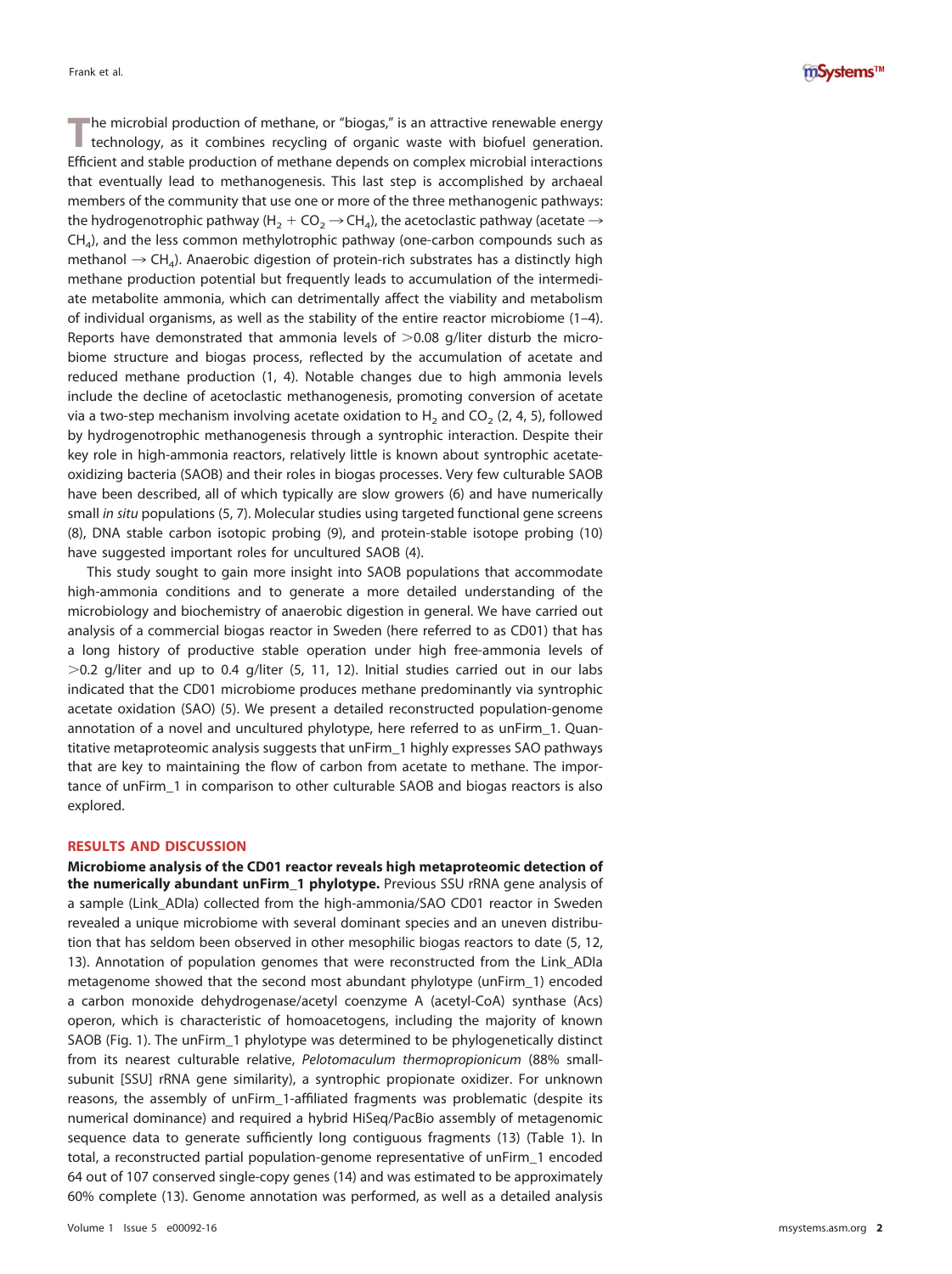



<span id="page-2-0"></span>FIG 1 **The acetyl-CoA synthase/carbon monoxide dehydrogenase (Acs) operon gene organization of unFirm\_1 and comparisons with sequenced acetogen genomes (a) and biogas metagenomic data (b). Values next to the gene names in panel b correspond to the amino acid sequence identities between gene representatives from unFirm\_1 and each contig determined by BLASTP. Sequence identifiers from NCBI and, if available, IMG sequence identifiers are provided for each gene/contig. Genes and products: acsA, carbon monoxide dehydrogenase/actyl-CoA synthase beta subunit; acsB, carbon monoxide dehydrogenase/actyl-CoA synthase** *(Continued)*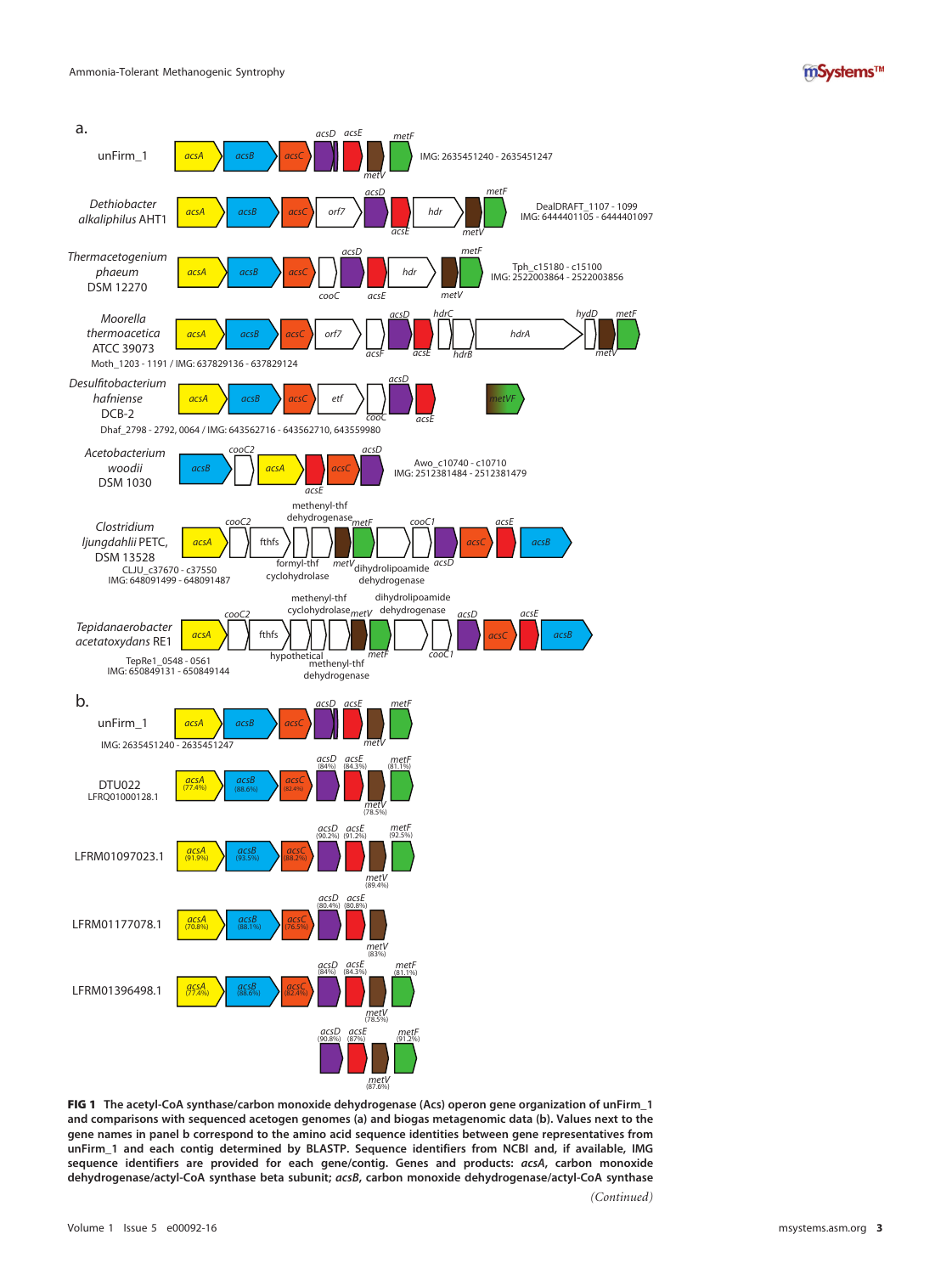

<span id="page-3-0"></span>

| <b>Characteristic or feature</b>   | Link_ADIa metagenome <sup>a</sup>  | Link_ADIb metaproteome |
|------------------------------------|------------------------------------|------------------------|
| Sample features                    |                                    |                        |
| Collection yr                      | 2013                               | 2015                   |
| Substrate                          | Slaughterhouse and municipal waste | Municipal waste        |
| Temp $(^{\circ}C)$                 | 38                                 | 42                     |
| pH                                 | 7.8                                | 7.7                    |
| $N-NH4$ concn (g/liter)            | 4.6                                | 2.7                    |
| $NH3$ concn (g/liter)              | 0.36                               | 0.22                   |
| VFA concn (g/liter)                | 1.3                                | 0.45                   |
| HRT (days)                         | 45                                 | 33                     |
| OLR (qVS <sup>b</sup> /liter/day)  | 3.0                                | 4.2                    |
| Data set features and genome binsc |                                    |                        |
| Total DNA (assembled) length (Mb)  |                                    |                        |
| Syntrophomonas sp.                 | 1.11                               |                        |
| Tepidanaerobacter sp.              | 1.32                               |                        |
| Thermacetogenium sp.               | 0.07                               |                        |
| Methanosarcina sp.                 | 0.78                               |                        |
| Methanoculleus sp.                 | 2.59                               |                        |
| unFirm 1                           | 2.65 <sup>d</sup>                  |                        |
| Total no. of proteins              |                                    |                        |
| Syntrophomonas sp.                 |                                    | 10                     |
| Tepidanaerobacter sp.              |                                    | 16                     |
| Thermacetogenium sp.               |                                    | 0                      |
| Methanosarcina sp.                 |                                    | 8                      |
| Methanoculleus sp.                 |                                    | 30 <sup>e</sup>        |
| unFirm_1                           |                                    | 176                    |

aLink\_ADIa corresponds to the sampling time used for metagenomic characterization of CD01. Genome bins were previously generated by PhylopythiaS- (the size of each bin is in megabases) [\(13\)](#page-11-12). Link\_ADIb corresponds to the sampling time used for metaproteomic characterization of CD01. The number of proteins associating with each taxonomic group is provided.

bgVS, grams of volatile solids.

Taxonomic metagenome bins determined by PhyloPythiaS+ analysis on the Link\_ADIa metagenome. The total DNA (assembled) length is 189.86 Mb, and the total no. of proteins is 2,312.

dMethodology describing genome reconstruction for unFirm\_1 [\(13\)](#page-11-12).

eIncludes proteins affiliated with Methanoculleus marisnigri and M. bourgensis.

of metabolic pathways involved in central metabolism and SAO [\(Fig. 2;](#page-4-0) see Table S1 in the supplemental material).

Sampling of the CD01 reactor at a later time point (sample Link\_ADIb) revealed a consistent microbiome structure, with unFirm\_1 exhibiting similar relative abundance levels (~5%) (see Table S2 in the supplemental material). Furthermore, approximately 78.5% of the Link\_ADIb phylotypes were found to correspond to the original Link\_ADIa sample. This was despite substrate changes in the commercial operation of the CD01 reactor between the sampling time points to remove slaughterhouse waste and increase the temperature from 38°C to 42 C [\(Table 1\)](#page-3-0). This change led to a slightly lower ammonia level (0.22 g/liter), which was still above recognized thresholds that are conducive to SAO and hydrogenotrophic methanogenesis [\(4,](#page-11-2) [7\)](#page-11-6). Because of the persistent numerical abundance of unFirm\_1 over a range of operational conditions, the metaproteome of the CD01 reactor was analyzed to provide functional context for unFirm\_1, as well as other known SAOB and methanogens that are important in the carbon flow from the reactor substrate to methane [\(Table 1\)](#page-3-0). Quantitative metaproteomics (MaxQuant label-free quantification [LFQ]) was used to elucidate relative protein abundance levels, and the two technical replicates analyzed showed 95% protein identification overlap and a Pearson correlation coefficient (R) of 0.969 in terms

#### *Figure Legend Continued*

**alpha subunit; acsC, corrinoid/Fe-S protein large subunit; acsD, corrinoid/Fe-S protein SSU; acsE, methyltetrahydrofolate methyltransferase; metV, methylene-tetrahydrofolate reductase A; metF, methylenetetrahydrofolate reductase B; orf7, ferredoxin; hdr, heterodisulfide reductase; cooC, carbon monoxide dehydrogenase chaperone; hydD, hydrogenase; etf, electron transfer avoprotein; fthfs, formyl-tetrahydrofolate synthase.**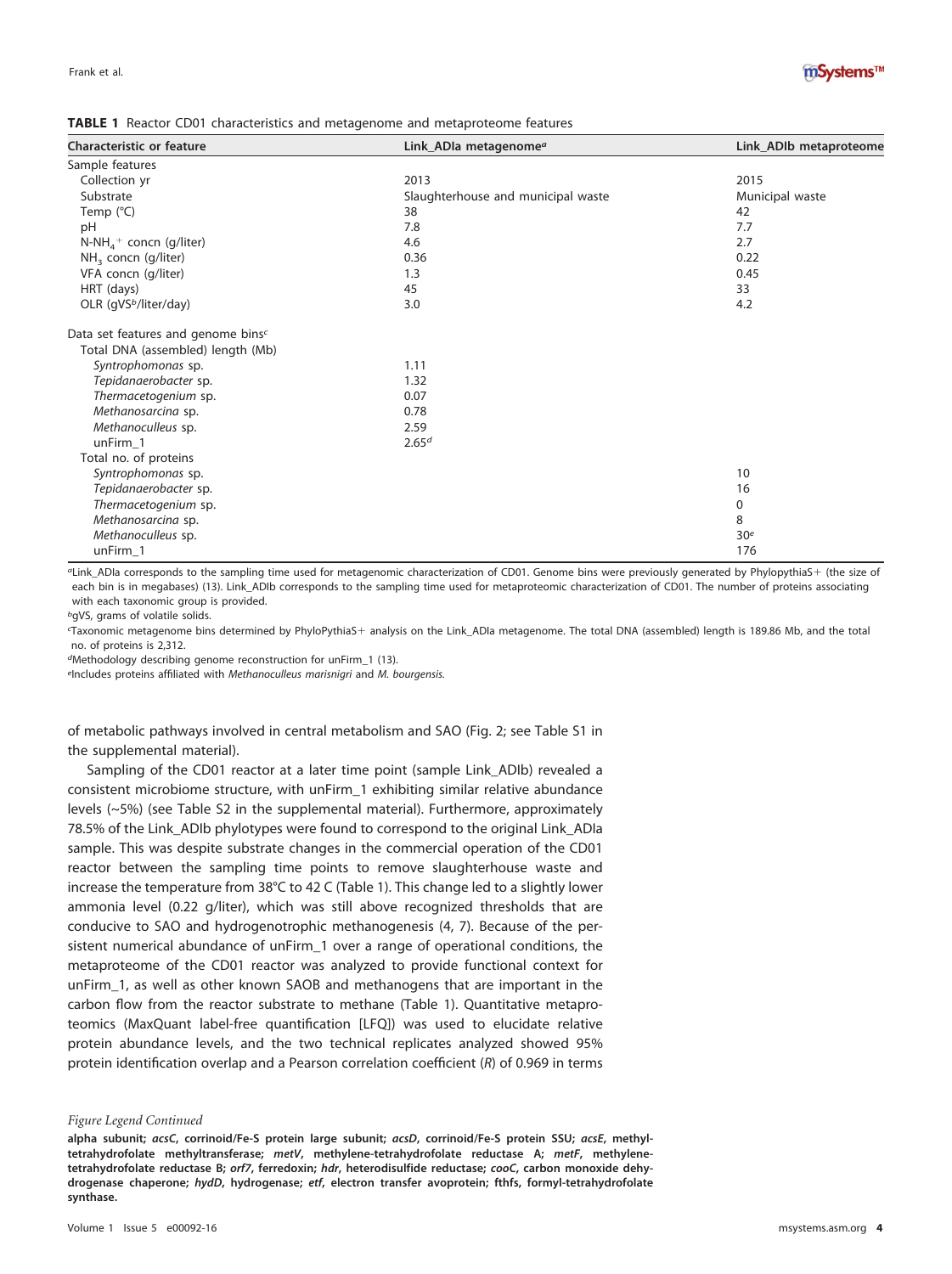



<span id="page-4-0"></span>FIG 2 **Selected metabolic features of the unFirm\_1 phylotype as inferred from genome and proteome comparisons. The unFirm\_1 phylotype encoded limited sugar utilization capabilities; however, a complete WL pathway and enzymes inferred to function in fatty acid degradation were observed. Metaproteomic analysis (genes, enzyme complexes, and transport systems are highlighted** to indicate quantitative MaxQuant LFQ values) indicated that unFirm 1 was much more detectable in the Link ADIb sample, with **all WL pathway enzymes being detected, as well as genes associated with fatty acid degradation. In particular, the high relative abundance of a unidirectional fructose 1,6-bisphosphate aldolase/phosphatase (ALDOA) supported the hypotheses that unFirm\_1 performs gluconeogenesis (anabolic glucose metabolism). Broken lines indicate annotations for which representative genes were not identified in the respective reconstructed genomes. Gene names and identification (IMG gene ID) numbers can be found in Table S1 in the supplemental material. THF, tetrahydrofolate; FTHFS, formyl-tetrahydrofolate synthase; PK, pyruvate kinase; PEP, phosphoenolpyruvate; G6P, glucose-6-phosphate; F6P, fructose-6-phosphate; M6P, mannose-6-phosphate; PMM, phosphomannomutase; ACSL, long-chain-fatty-acid–CoA ligase; HADH, 3-hydroxyacyl-CoA dehydrogenase; GMPPB, mannose-1-phosphate guanylyltransferase; ACAT, acetyl-CoA acetyltransferase; XLF, D-xylulose; G3H, D-glyceraldehyde 3-phosphate; E4P, D-erythrose 4-phosphate; 5SP, D-xylulose 5-phosphate; S7P, sedoheptulose 7-phosphate; 5RP, D-ribulose 5-phosphate; RP5, D-ribose 5-phosphate.**

of protein quantification (see Fig. S1 in the supplemental material). The quantitative metaproteomics indicated that many of the more abundant proteins in Link\_ADIb map primarily to unFirm\_1 ( $n = 176$ ), as well as a hydrogenotrophic methanogen (Methanoculleus marisnigri) (see Table S3 in the supplemental material). In total, 2,194 out of the 2,293 identified proteins were mapped to the Link\_ADIa metagenome, reaffirming that similar microbial populations exist in both samples [\(Table 1;](#page-3-0) see Table S3). The remaining 99 proteins mapped to reference genomes from culturable SAOB and methanogenic representatives that correspond to species commonly found in mesophilic biogas reactors, including those with high ammonia levels (see Table S3).

**Genome and proteome analysis of unFirm\_1 suggests metabolic dominance and high SAO activity.** After initial substrate hydrolysis, sugars and amino acids are commonly fermented into acetate,  $H<sub>2</sub>$ , and CO<sub>2</sub>, which are the predominant substrates for SAOB and methanogens in a high-ammonia biogas reactor. Recovery of genome and proteome information for unFirm\_1 enabled a detailed metabolic reconstruction, which identified a number of key central metabolic pathways essential to acetate oxidation/formation [\(Fig. 2;](#page-4-0) see Table S1 in the supplemental material). Genomic analysis identified a number of key pathways, including those inferred in glucose anabolism/catabolism (Embden-Meyerhof-Parnas [EMP] pathway), acetate metabolism (Wood-Ljungdahl [WL] pathway), fatty-acid metabolism, and amino acid metabolism [\(Fig. 2;](#page-4-0) see Table S1). Since acetate oxidation is a key stage of biogas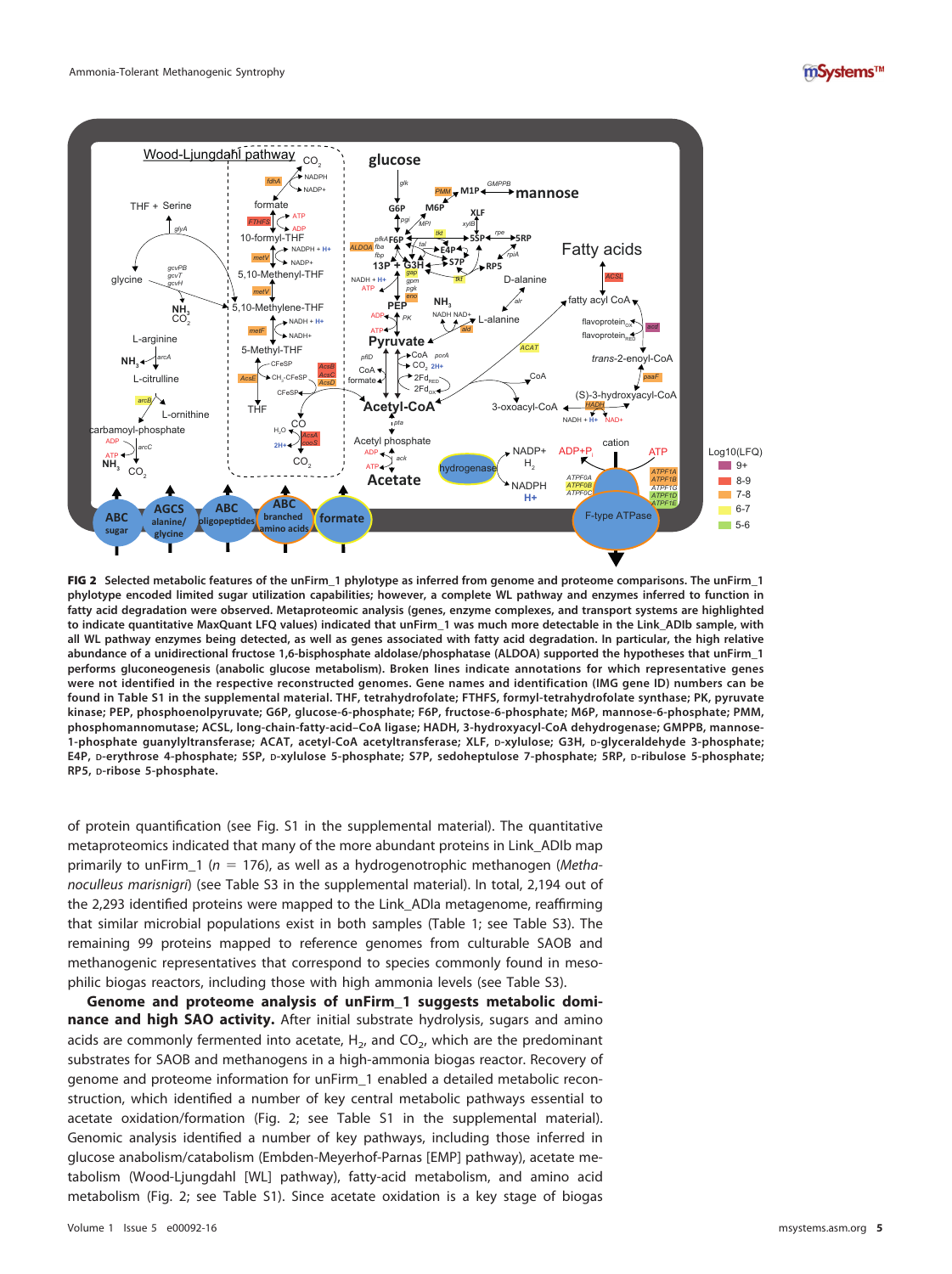mSystems™

production at elevated ammonia levels, particular focus was directed to the WL pathway. This pathway is essential for homoacetogens to perform acetogenesis (acetate produced from  $CO_2$  and an electron source) and run in reverse by many SAOB that oxidize acetate to  $CO<sub>2</sub>$  and H<sub>2</sub> [\(4\)](#page-11-2). A carbon monoxide dehydrogenase/acetyl-CoA synthase (Acs) operon was identified (GeneID 2635451240-47; see Table S1), and the gene products were determined via proteomics to be among the most highly detected, seemingly forming the carbon monoxide dehydrogenase/acetyl-CoA synthase complex and methylene-tetrahydrofolate reductase (MetVF), both key components of the WL pathway [\(Fig. 2\)](#page-4-0). The genes and organization in the unFirm\_1 Acs operon demonstrated similarities to the Acs operon in Dethiobacter alkaliphilus AHT1, a non-sulfatereducing sulfur/thiosulfate-reducing haloalkaliphile isolated from a soda lake [\(Fig. 1a\)](#page-2-0) [\(15\)](#page-11-14). In comparison to well-characterized acetogens, the unFirm\_1 Acs operon encodes only specific Acs genes, whereas the majority of the others are interspersed with formyltetrahydrofolate synthases, heterodisulfide reductases, carbon monoxide dehydrogenase chaperones, or other genes [\(Fig. 1a\)](#page-2-0). Additional genes from the WL pathway were also annotated in the unFirm\_1 genome and detected at high levels in the metaproteome, including a methylene-tetrahydrofolate dehydrogenase/methenyltetrahydrofolate cyclohydrolase, a second MetVF pair, and a formyl-tetrahydrofolate synthase [\(Fig. 2;](#page-4-0) see Table S1).

In terms of energy production from autotrophic acetogenesis, it has been demonstrated that no net ATP is generated from the WL pathway. Instead, homoacetogens rely on a chemiosmotic gradient generated by the actions of bifurcating hydrogenases (for regeneration of reducing equivalents), particular types of integral membrane cation pumps, and integral membrane ATP synthases [\(16\)](#page-11-15). While unFirm\_1 encodes representatives of each function type, several instances of dissimilar gene organization and protein subunits were noted compared to other characterized homoacetogens [\(16\)](#page-11-15) and SAOB [\(17\)](#page-11-16). For example, the Rnf complex that is used for transporting cations (H $+$  or Na<sup>+</sup>) to generate the chemiosmotic gradient in acetogens appears to be truncated in unFirm\_1, having only two subunits (C and D) (GeneID 2635450710-11; see Table S1 in the supplemental material) instead of the typical six. Other acetogens, such as Moorella thermoacetica, do not encode the Rnf complex, instead using the energy-conserving hydrogenase (Ech) complex [\(16\)](#page-11-15). No Ech subunits were found in the unFirm\_1 genome, although its incomplete status means that complete Rnf and Ech complexes may have inadvertently been omitted. The RnfC subunit is typically a NADH oxidoreductase, whereas RnfD is part of a multisubunit pump that transports ions out of the cell. Interestingly, in unFirm\_1, both of these subunits are encoded adjacent to a formate dehydrogenase (GeneID 2635450712), and both RnfC and the formate dehydrogenase were detected in the metaproteome. Typically, the Rnf complex is not connected to formate dehydrogenases, instead oxidizing ferredoxin and reducing  $\mathsf{NAD^+}$  to generate a cation gradient that is also necessary for ATP generation via the actions of an ATP synthase [\(16\)](#page-11-15). To determine which cation is pumped by this Rnf complex (either  $H^+$  or Na<sup>+</sup>), genes corresponding to the  $F_1F_0$ -type ATP synthase were identified (GenelD 2635451020-27) and the substrate-binding motifs of the C subunit (atpE, GeneID 2635451021) were evaluated. As in Na<sup>+</sup>-pumping Acetobacterium woodii, there is a Q residue at position 29; however, the ET/ST motif at positions 62 to 64 is absent (see Fig. S2 in the supplemental material), suggesting that the unFirm\_1 ATP synthase is  $H^+$ pumping [\(18](#page-11-17)[–](#page-11-18)[20\)](#page-11-19). In addition, a second formate dehydrogenase is encoded in close proximity to nuoE and nuoF NADH ubiquinone oxidoreductase-like subunits and a second metVF pair (GeneID 2635450610-14; see Table S1), which were all detected in the unFirm\_1 metaproteome (see Table S3). This appears to link the first step of the WL pathway ( $CO<sub>2</sub>$  reduction) to the last (methylene-tetrahydrofolate reduction).

To determine the specific direction of the WL pathway that is employed by un-Firm\_1 in the CD01 reactor, we investigated three different mechanisms that utilize the WL pathway. This included sugar-fermenting acetogenesis that uses both glycolysis and the WL pathway to produce acetate, autotrophic acetogenesis that uses  $CO<sub>2</sub>$  and  $H_2$  to produce acetate, and SAO that converts acetate to CO<sub>2</sub> and H<sub>2</sub>. Closer examina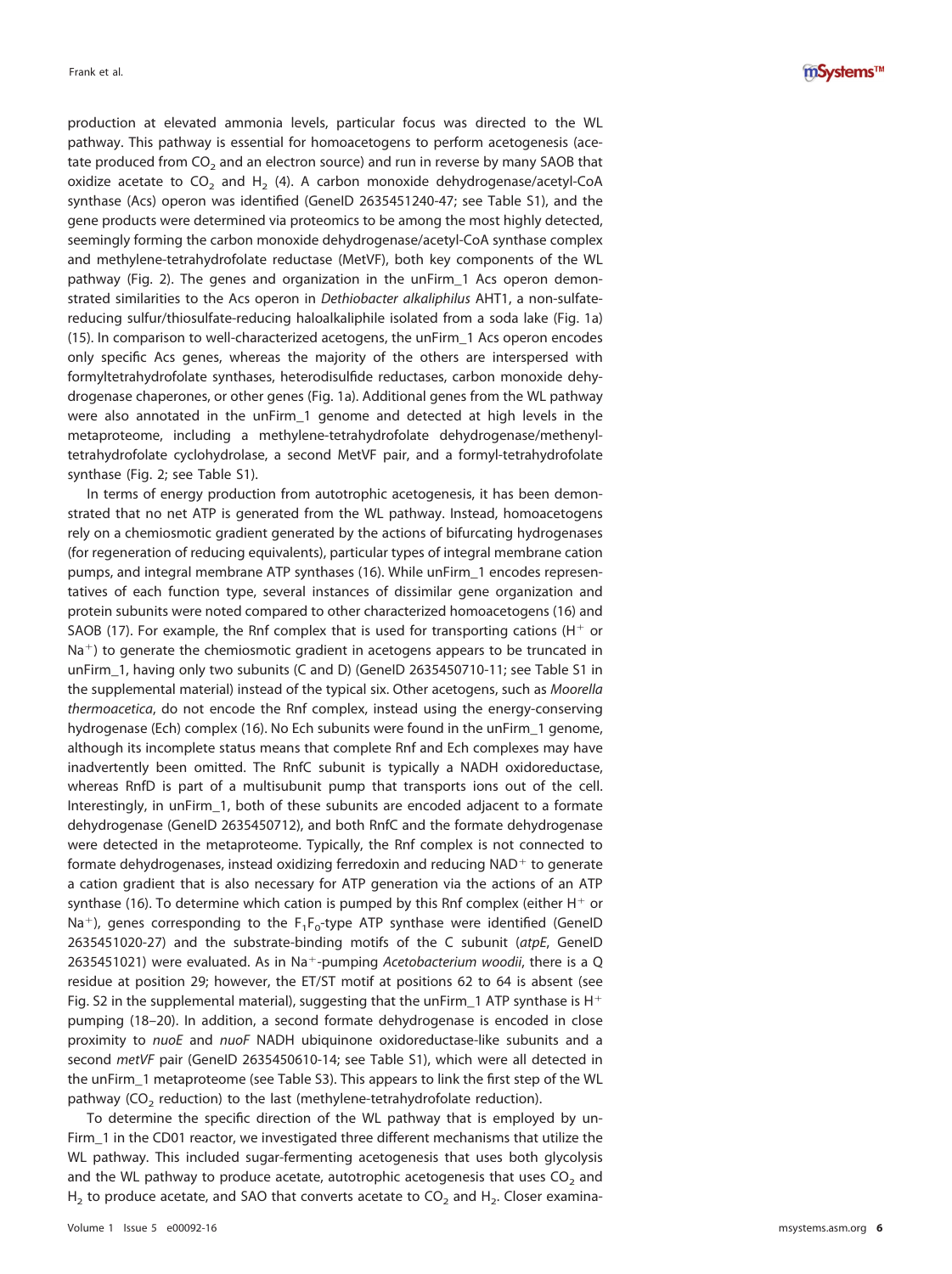tion of the EMP pathway revealed several proteins in the proteome, including a fructose 1,6-bisphosphate aldolase/phosphatase (GeneID 2635451940), which indicates that unFirm\_1 employs the EMP pathway in an anabolic direction (gluconeogenesis), providing precursors for biosynthesis rather than for catabolism (glycolysis) and ATP generation. Representatives of this enzyme classification are known to have key unidirectional functions in certain homoacetogens/SAOB that perform gluconeogenesis (anabolic glucose metabolism) (see Fig. S3 in the supplemental material). These enzymes have previously been characterized as unidirectional in the homoacetogen Moorella thermoacetica (Moth\_2266), whereas the closest relative of the unFirm\_1 gene was from Syntrophus aciditrophicus, a known syntroph [\(21\)](#page-11-20). Lysine (Lys232) and tyrosine (Tyr348) residues that are essential for aldolase and phosphatase activities, respectively, were present in the unFirm\_1 homolog (see Fig. S3 in the supplemental material) [\(21\)](#page-11-20). These observations suggest that unFirm\_1 metabolizes acetate to produce fructose-6 phosphate (possibly toward the pentose phosphate pathway to produce nucleotides and certain amino acids) instead of fermenting sugars to produce acetate as an end product and therefore not acting as a sugar-fermenting acetogen [\(22\)](#page-11-21). Collectively, the analysis of unFirm\_1 in the context of elevated ammonia concentrations that are inhibitory to acetoclastic methanogenesis designates the use of the WL pathway for SAO and reaffirms the phylotype's role as a highly active SAOB within the CD01 reactor.

**Syntrophic metabolism is prevalent within the CD01 reactor, though culturable SAOB are detected at lower proteomic levels.** A collective evaluation of all of the cultured and uncultured SAOB recovered from the CD01 reactor suggests that acetate oxidation is performed by unFirm\_1, as well as close phylogenetic relatives of cultured representatives of Thermacetogenium phaeum and Tepidanaerobacter acetatoxydans [\(Table 1;](#page-3-0) see Table S3 in the supplemental material). Physiological reports on T. phaeum and T. acetatoxydans have demonstrated both acetogenesis and SAO capabilities in the presence of a hydrogen-consuming methanogen [\(18,](#page-11-17) [23\)](#page-11-22). Surprisingly, analysis of these culturable SAOB revealed their limited proteomic detection within the CD01 reactor. Only 16 proteins were identified for a partial T. acetatoxydans metagenome bin that was reconstructed from the Link\_ADIa sample, whereas only six T. phaeum proteins were identified that mapped against a reference genome (see Table S3). No genome or proteome information for other known culturable SAOB (Syntrophaceticus schinkii and Thermotoga lettingae) was detected. In addition, proteins affiliated with Syntrophomonas wolfei, which syntrophically oxidizes larger volatile fatty acids (VFAs) such as butyrate [\(24\)](#page-11-23), were also detected. Annotation of the detected proteins implies that S. wolfei plays an active role in butyrate oxidation, supported by the identification of acyl-CoA dehydrogenases annotated as butyryl-CoA dehydrogenases, an electron transfer flavoprotein beta subunit that works with the butyryl-CoA dehydrogenase, a crotonase, an acetyl-CoA acetyltransferase, a phosphotransacetylase, and an acetate kinase (see Table S3). Similarly, one protein from the T. phaeum WL pathway (Acs operon) was detected, implying its SAO capabilities within the CD01 reactor (see Table S3). No T. acetatoxydans-affiliated proteins that are associated with SAO were detected in the metaproteome. Fewer proteins of both S. wolfei and T. phaeum were detected and were at much lower relative-abundance levels than those observed for unFirm\_1 (see Table S3). We therefore hypothesize that the novel and abundant unFirm\_1 phylotype is an important metabolic contributor to SAO and may be key to understanding the stable operation of biogas reactors at elevated ammonia levels.

In addition to syntrophic bacteria, we assessed the methanogens that are present in the CD01 reactor, which detected phylotypes affiliated with Methanoculleus sp. and Methanosarcina sp. [\(Table 1\)](#page-3-0). Both of these methanogens are often found in highammonia biogas reactors that are metabolically controlled by mesophilic SAO [\(4,](#page-11-2) [25\)](#page-11-24). Metabolic reconstruction of the metagenomic binning data and reference genomic information from these genera suggest that methanogenesis in the CD01 reactor can occur via the hydrogenotrophic, acetoclastic, and methanol-derived pathways [\(Fig. 3\)](#page-7-0). However, proteomic analysis revealed high coverage of the hydrogenotrophic pathway, with associated proteins detected at relative-abundance levels that were among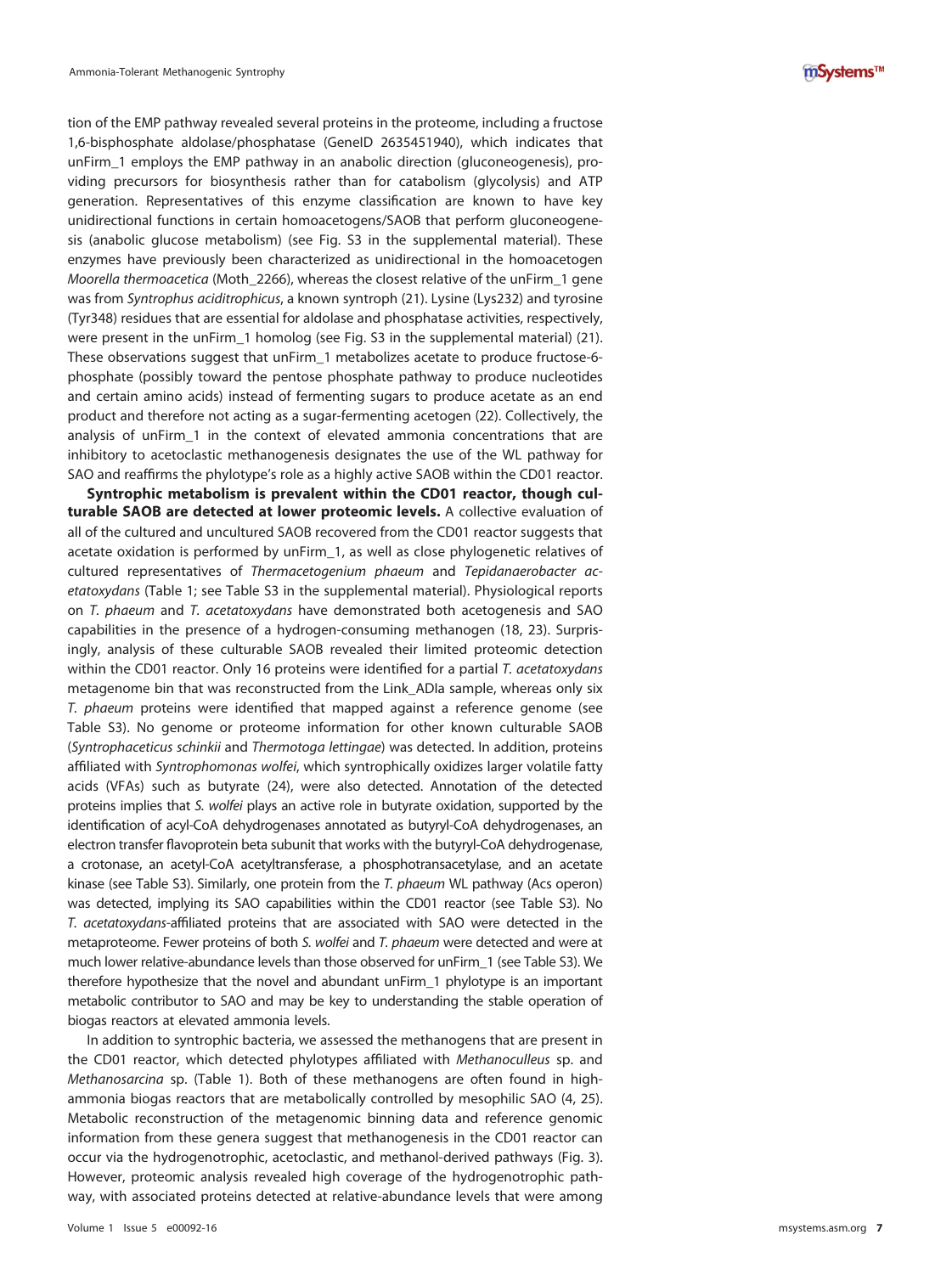



<span id="page-7-0"></span>FIG 3 **Representation of the major methanogenesis pathways for methanogens detected in high-ammonia biogas reactors. There are three main types of methanogenic pathways: the hydrogenotrophic pathway from H2 and CO2, the acetoclastic pathway from acetate, and methanogenesis from methylated C1 compounds such as methanol. Genes affiliated with archaeal species capable of the three major pathways were detected in the Link\_ADIa metagenome. Metaproteomic analysis also detected proteins (genes colored to indicate quantitative MaxQuant LFQ values) from various stages of the three different pathways, with the hydrogenotrophic pathway demonstrating the most highly detected in sample Link\_ADIb (see Table S3 in the supplemental material). Genes and products: mcr, methyl-coenzyme M reductase; mta, methyltransferase; mtr, tetrahydromethanopterin S-methyltransferase; mer, 5,10-methylenetetrahydromethanopterin reductase; frh, coenzyme F420 hydrogenase subunit; hmd, 5,10-methenyltetrahydromethanopterin hydrogenase; mch, methenyltetrahydromethanopterin cyclohydrolase; ftr, formylmethanofuran-tetrahydromethanopterin N-formyltransferase; fmd, formylmethanofuran dehydrogenase; fdh, formate dehydrogenase; cdh, acetyl-CoA decarbonylase/synthase complex; pta, phosphate acetyltransferase; ack, acetate kinase; THMPT, tetrahydromethanopterin. Gene identification (IMG gene ID) numbers and peptide information can be found in Table S3.**

the highest recorded in the Link\_ADIb metaproteome [\(Fig. 3;](#page-7-0) see Table S3 in the supplemental material). These observations enabled hypotheses that hydrogenotrophic methanogens are predominant in the CD01 reactor, which, when collectively considered with unFirm\_1's metabolism, suggests likely SAO interactions between the two populations. This is supported by previous quantitative PCR experiments that showed high levels of SAOB and hydrogenotrophic methanogens in SAO digesters [\(5\)](#page-11-4). Interestingly, four CODH/acetyl-CoA synthase subunits were detected in the metaproteome, which suggests that acetate metabolism is also occurring via Methanosarcina species, which may include acetoclastic methanogenesis [\(Fig. 3;](#page-7-0) see Table S3). In addition, two methanol-5-hydroxybenzimidazyolcobamide methyltransferases from Methanosarcina species were detected, indicating that methanol-derived methanogenesis is also possibly occurring.

**Ecological relevance of the unFirm\_1 phylotype.** The numerical abundance of and functional influence exerted by unFirm\_1 led us to examine the phylotype's relevance in other ecosystems. Interestingly, unFirm\_1 was identified in a controlled biogas study that analyzed bacterial community composition in digesters subjected to high and low ammonia levels [\(26\)](#page-12-0) (see Tables S4 and S5 in the supplemental material). Closer investigations revealed that unFirm\_1 was closely affiliated (99% 16S rRNA gene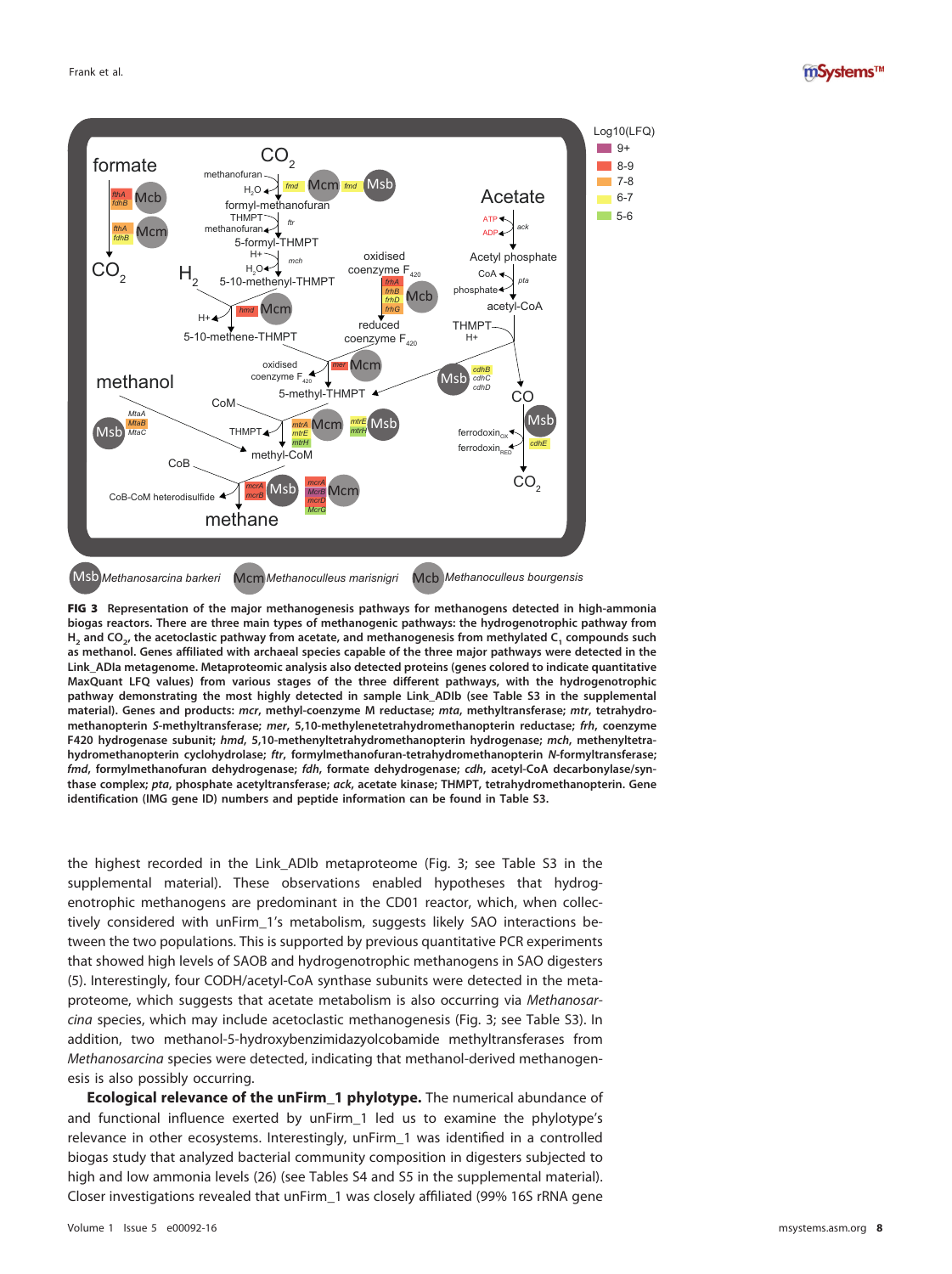sequence identity) with uncultured phylotypes that are present only in high-ammonia reactors (SAO3, NH<sub>3</sub> levels of  $>$ 0.62 g/liter) and was absent from low-ammonia control reactors (SAO1). This followed trends of other known SAOB, whose relative abundance increased concurrently with ammonia levels [\(26\)](#page-12-0). Broader SSU rRNA screening (i.e., including environmental sequences) against public data sets in NCBI led to numerous matches of ≥99% (see Table S5), with unFirm\_1 being found in 14 different biogas reactor studies involving a wide variety of substrates, including solid waste, pit mud, sludge, landfill soil, cellulose-supplemented manure, and crude oil hydrocarbonsupplemented sludge (see Table S5). However, ammonia was infrequently recorded in many of these other studies, thus limiting our observations and restricting our ability to identify specific correlations of unFirm\_1. Comparisons with a large metagenomic data set generated from thermophilic (54°C) laboratory scale reactors revealed only a distant relative of unFirm\_1 (93.4% identity) [\(27\)](#page-12-1). However, closer examinations of the unFirm\_1 Acs operon identified identical gene synteny with high amino acid identity (77.4 to 93.5%) in four genomic fragments, including one affiliated with an abundant phylotype [\(Fig. 1b\)](#page-2-0). Ammonia levels were not recorded in this study; however, the high  $pH$  values ( $>8.0$ ) and high-protein substrate suggest elevated ammonia levels. Collectively, available data indicate that uncultured and hitherto unstudied unFirm\_1-like SAOB are detected in various biogas-producing systems, including those that contain high-ammonia conditions.

**Conclusion.** Ammonia-rich biogas reactors are often associated with elevated levels of VFAs such as acetate, a reduction of acetoclastic methanogenesis, and a syntrophic relationship between SAOB and hydrogenotrophic methanogenesis. From the combined analyses of the CD01 reactor, we have been able to identify a metabolically active novel phylotype that has pathways required for SAO (unFirm\_1). Archetypal SAOB were detected in the CD01 reactor, although both their numerical abundance and protein detection levels were significantly lower than those of unFirm 1. Culturable SAOB are typically slow growers, which is considered a disadvantage in the competition for substrates. However, the numerical abundance of the uncultured unFirm\_1 phylotype and high coverage and relative detection of proteins inferred in SAO activity suggest it is an important mediator toward the successful long-term stable operation of the CD01 reactor. Proteins from both the WL pathway of unFirm\_1 and the hydrogenotrophic methanogenesis pathways of Methanoculleus sp. were among the most highly detected in the metaproteome analysis of the CD01 reactor, implying SAO between these populations rather than unFirm\_1 acting as a homoacetogen. The identification of unFirm\_1-like populations in other reactors from a number of different countries with various operational conditions indicates broader ecological roles for this novel clade of SAOB, for which we present the first genomic characterization and functional interpretation. Isolation efforts targeting unFirm\_1, as well as enzyme activity assays, should be pursued to confirm these hypotheses, in concert with strategies that maximize stability and output in high-ammonia systems. Moving forward from individual phylotypes, additional in-depth analyses on a larger scale will be required to holistically characterize the total microbiome of high-ammonia/SAO biogas reactors.

### **MATERIALS AND METHODS**

**Samples and biogas reactor operational data.** Samples were obtained from a commercial biogas reactor (CD01, located in Sweden) that has endured high ammonia levels for extended periods and has been the focus of other research-and-development activities that have comprehensively described its operational history [\(5,](#page-11-4) [11,](#page-11-10) [12,](#page-11-11) [28\)](#page-12-2). For the two CD01 samples used in this study, the operating data and substrates used are shown in [Table 1.](#page-3-0) Temperatures, total ammonia nitrogen (TAN) levels, pHs, hydraulic retention times (HRTs), organic loading rates (OLRs), and volatile fatty acid (VFA) levels were obtained from the CD01 reactor operators. These values are based on analytical data from accredited laboratories using standard methods such as Kjeldahl distillation for TAN determination (sum of NH<sub>4</sub>-N [aq] and NH<sub>3</sub>-N [aq]) and high-performance liquid chromatography or Hach-Lange spectrophotometry to analyze VFAs. The fraction of ammonium-nitrogen (NH<sub>4</sub>-N) present as ammonia (NH<sub>3</sub>) was calculated with the formula [\(29\)](#page-12-3)<br> $\text{MH}_3 \begin{bmatrix} \text{NH}_3 \end{bmatrix} = \begin{pmatrix} 1 + \end{pmatrix} 10^{-pH} \end{pmatrix}^{-1}$ 

$$
\frac{\left[\text{NH}_3\right]}{\left[\text{TNH}_3\right]} = \left(1 + \frac{10^{-\text{pH}}}{10^{-\left(\text{0.09018} + \frac{2729.92}{\text{T K K3}}\right)}}\right)^{-1}
$$

where [NH<sub>3</sub>] is the concentration of free ammonia, [TNH<sub>3</sub>] is the total ammonia concentration, and  $T(K)$ is the temperature (kelvin).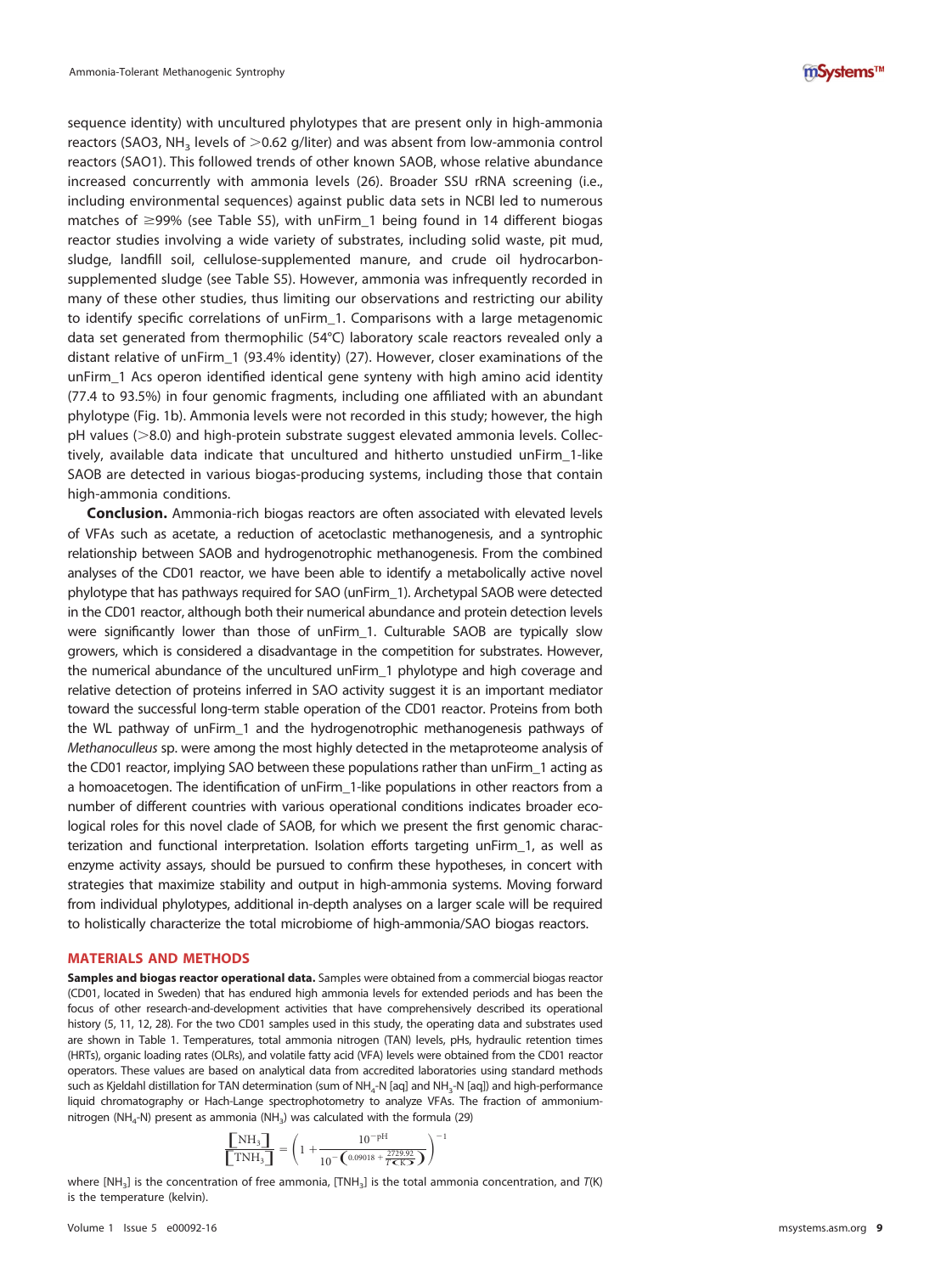**SSU rRNA genes and metagenomic sequencing.** Total genomic DNA was prepared with the FastDNA Spin kit for Soil (MP Biomedicals, Santa Ana, CA). For SSU rRNA gene sequencing, library preparation was performed in accordance with the manufacturer's recommendations (Illumina, 2013). V3 and V4 regions of bacterial SSU rRNA genes were amplified with the 341F and 785R primer set [\(30\)](#page-12-4). The amplicon PCR mixture (25  $\mu$ ) consisted of 12.5 ng of microbial genomic DNA, 12.5  $\mu$  of iProof HF DNA polymerase mix (BioRad), and each primer at 0.2  $\mu$ M. The PCR was performed with an initial denaturation step of 98°C for 30 s; 25 cycles of denaturation at 98°C for 30 s, annealing at 55°C for 30 s, and extension at 72°C for 30 s; and a final elongation at 72°C for 5 min. A new PCR was carried out to attach unique six-nucleotide indices (Nextera XT Index kit) to the Illumina sequencing adaptors to allow multiplexing of samples. The PCR conditions were as follows: 98°C for 3 min; eight cycles of 95°C for 30 s, 55°C for 30 s, and 72°C for 30°C; and a final elongation step of 72°C for 5 min. AMPure XP beads were used to purify the resulting 16S rRNA amplicons. The 16S rRNA amplicons were quantified (Quant-IT dsDNA HSAssay kit and Qubit fluorometer; Invitrogen, Carlsbad, CA), normalized, and then pooled in equimolar concentrations. The multiplexed library pool was then spiked with 25% PhiX control to improve base calling during sequencing. A final concentration of 8 pM denatured DNA was sequenced on an Illumina MiSeq instrument with the MiSeq reagent v3 kit chemistry with a paired-end,  $2 \times 300$ -bp cycle run.

**Metagenomic data sets.** Several shotgun metagenomic data sets with Illumina HiSeq and PacBio circular consensus sequencing reads were previously generated from the Link\_ADIa sample and used to develop a protocol for using long reads for assembly and taxonomic binning algorithms [\(13\)](#page-11-12). In brief, the HiSeq assembly from Link\_ADIa resulted in 3.03 million contigs (55,633 above 1 kb) totaling 573.3 Mb, whereas the PacBio assembly generated 40,834 contigs and unassembled reads greater than 1 kb, totaling 60.2 Mb. As previously demonstrated [\(13\)](#page-11-12), multiple contigs containing SSU rRNA gene fragments and other conserved single-copy genes representative of unFirm\_1 were identified in the Link\_ADIa HiSeq and PacBio contig data sets. This information enabled the generation of high-quality training data for phylogenomic sequence binning (PhyloPythiaS-) [\(31\)](#page-12-5) to identify contigs that correspond to unFirm\_1, as well as other phylum-, species-, and phylotype-level bins [\(Table 1\)](#page-3-0). Moreover, hybrid HiSeq/PacBio assembly was used to reconstruct population genomes for unFirm\_1 [\(13\)](#page-11-12) [\(Table 1\)](#page-3-0). All metagenomic data sets, phylogenomic bins, and reconstructed genomes were functionally annotated and used as reference data sets for the metaproteomic analyses described below.

**SSU rRNA gene-based analyses.** Paired-end reads were joined with the python script join\_ paired\_ends.py (with the default method fastq-join) included in the QIIME v1.8.0 toolkit and quality filtered (at Phred  $>$  = Q20) before proceeding with downstream analysis [\(32\)](#page-12-6). USEARCH61 was used for detection of chimeric sequences, followed by clustering (at 97% sequence similarity) of nonchimera sequences and de novo picking of operational taxonomic units (OTUs) [\(33,](#page-12-7) [34\)](#page-12-8). Reads were assigned to OTUs with the QIIME v1.8.0 toolkit [\(32\)](#page-12-6), where uclust [\(33\)](#page-12-7) was applied to search sequences against a subset of the Greengenes database [\(35\)](#page-12-9) filtered at 97% identity. Sequences were assigned to OTUs based on their best hit to the Greengenes database, with a cutoff at 97% sequence identity. Taxonomy was assigned to each sequence by accepting the Greengenes taxonomy string of the best-matching Greengenes sequence. Data sets were normalized by using single\_rarefaction.py (included in QIIME), and filter\_otus\_from\_otu\_table.py was used to filter out OTUs making up less than 0.005% of the total, by using default parameters and –min\_count\_fraction set to 0.00005, as previously reported [\(36\)](#page-12-10).

**Functional genomics.** For the identification of protein-coding marker genes, open reading frame (ORF) calling was first performed with the MetaGeneMark [\(37\)](#page-12-11) version 1 metagenome ORF calling model (gmhmmp -m MetaGeneMark\_v1.mod -f G -a -d). The output was subsequently converted into a multiple FASTA file by using the included aa\_from\_gff.pl script. All unFirm\_1 contigs were uploaded to Integrated Microbial Genomes (IMG) Expert Review for functional annotation [\(38\)](#page-12-12), and overall metabolic pathways were evaluating by using KEGG metabolic maps [\(39\)](#page-12-13).

The AtpE (ATP synthase, C subunit)-encoding genes from unFirm\_1 (2635451021), Acetobacterium woodii (AF47026.1), Thermoanaerobacter kivui [\(AIS51827.1\)](http://www.ncbi.nlm.nih.gov/nuccore/AIS51827.1), Synechococcus elongates (WP\_011243493.1), Bacillus subtilis [\(P37815.1\)](http://www.uniprot.org/uniprot/P37815), Thermacetogenium phaeum [\(AFV12907.1\)](http://www.ncbi.nlm.nih.gov/nuccore/AFV12907.1), and Propionigenium modestum [\(P21905.1\)](http://www.uniprot.org/uniprot/P21905) were compared by using Clustal Omega [\(http://www.ebi.ac.uk/Tools/msa/clustalo/\)](http://www.ebi.ac.uk/Tools/msa/clustalo/) and default parameters [\(40,](#page-12-14) [41\)](#page-12-15). Fructose-1,6-bisphosphate aldolase/phosphatase representatives from unFirm\_1 (2635451940) and Moorella thermoacetica (Moth\_2266, [YP\\_431096\)](http://www.ncbi.nlm.nih.gov/protein/YP_431096) were compared in the same way.

**Metaproteomics.** Proteins were extracted from duplicate Link\_ADIb samples by the following method. First, cells and substrate were pelleted at 16,600  $\times$  g for 3  $\times$  10 min and liquid (secretome) transferred to a new tube (see below). In order to separate cells from substrate, the pellet was dissolved in 1% (vol/vol) methanol–1% (vol/vol) tert-butanol– 0.1% (vol/vol) Tween 80, (pH 2.0) and the substrate was pelleted by gentle centrifugation at 100  $\times$  g for 20 s. The cell-containing supernatant was transferred to a new tube, and the substrate pellet was washed again. This was repeated three times to increase the cell count. Cells, now dissociated from the substrate, were finally pelleted by centrifugation at 16,600  $\times$ g and washed in 10 mM Tris-HCl–1 M NaCl (pH 8.0) prior to cell lysis. Lysis was performed by a bead-beating approach where glass beads (size,  $\leq$ 106  $\mu$ m) were added together with lysis buffer (50 mM Tris-HCl, 0.1% [vol/vol] Triton X-100, 200 mM NaCl, 1 mM dithiothreitol) and cells were disrupted by three 60-s cycles with a FastPrep24 (MP Biomedicals, Santa Ana, CA). Debris was removed by centrifugation at 16,600  $\times$  g for 20 min, and proteins were precipitated by adding ice-cold trichloroacetic acid to a final concentration of 16% (vol/vol) and then incubated at 4°C for 1 h. Proteins were dissolved in SDS sample buffer, separated by SDS-PAGE with a 10% Mini-PROTEAN gel (Bio-Rad Laboratories, Hercules, CA), and then stained with Coomassie brilliant blue R250. The gel was cut into 11 slices, after which proteins were reduced, alkylated, and digested as described previously [\(42\)](#page-12-16). Prior to mass spectrometry, peptides were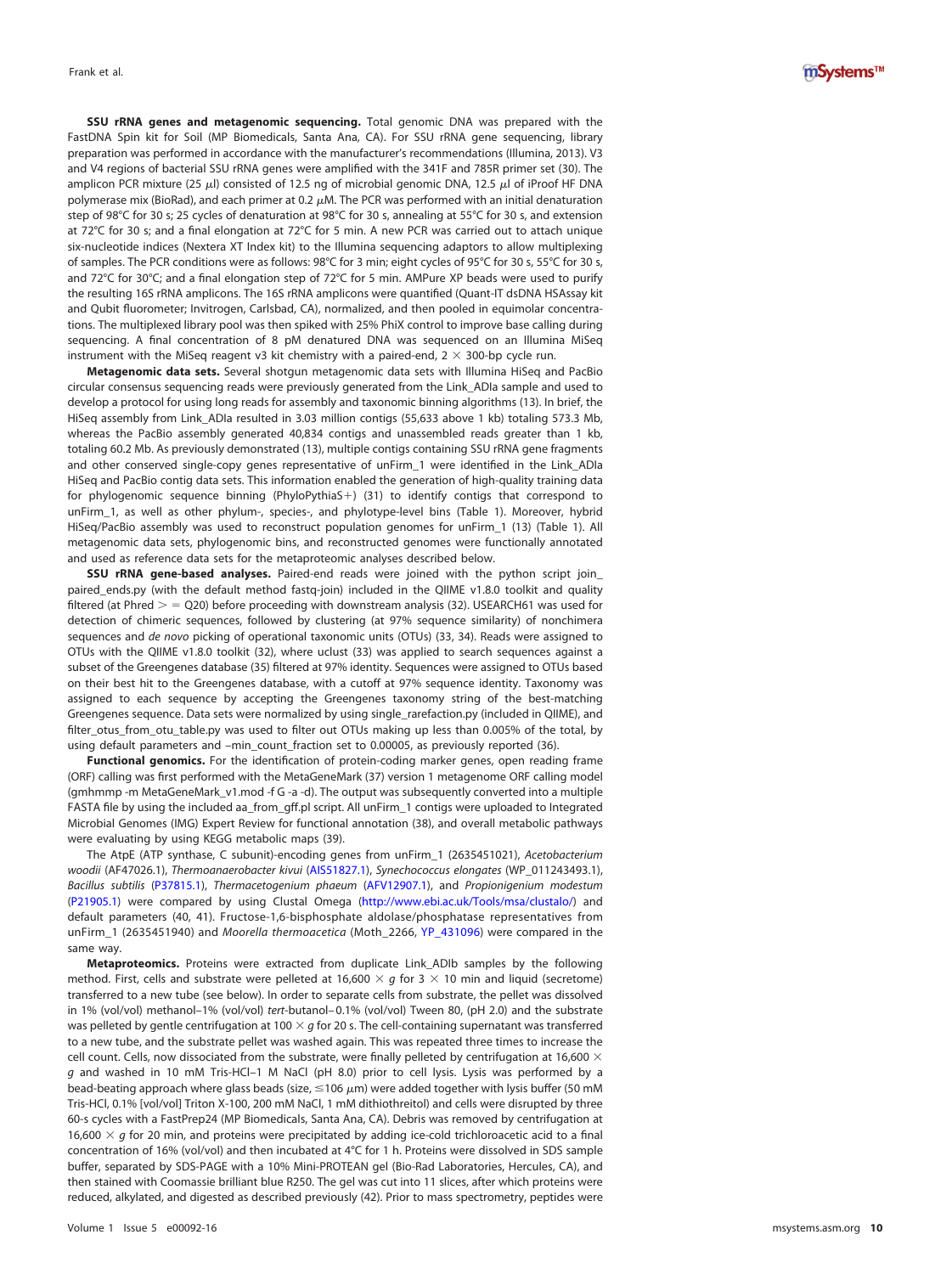desalted with  $C_{18}$  ZipTips (Merck Millipore, Darmstadt, Germany) according to the manufacturer's instructions.

The secretome was concentrated to 500  $\mu$  with a centrifugal ultrafiltration filter with a 10-kDa cutoff (Vivaspin; Sartorius, Göttingen, Germany). Proteins were then processed for mass spectrometric analysis while residing in the cutoff filter according to the filter-aided sample prep procedure [\(43\)](#page-12-17). In brief, denaturing, alkylation, and digestion were accomplished by passing 8 M urea, 50 mM iodoacetamide, and 2  $\mu$ g of trypsin in Tris-HCl (pH 8.3) through the filter in consecutive steps. Trypsinization was performed overnight on the filter, and peptides were collected the next day by centrifugation (the peptides now pass through the filter). Peptides were desalted with  $C_{18}$  ZipTips (Merck Millipore, Darmstadt, Germany) according to the manufacturer's instructions.

Peptides were analyzed with a nano-liquid chromatography–tandem mass spectrometry (MS/MS) system consisting of a Dionex UltiMate 3000 RSLCnano (Thermo Scientific, Bremen, Germany) connected to a Q-Exactive hybrid quadrupole Orbitrap mass spectrometer (Thermo Scientific, Bremen, Germany) equipped with a nano-electrospray ion source. Samples were loaded onto a trap column (Acclaim PepMap100, C<sub>18</sub>, 5  $\mu$ m, 100 Å, 300- $\mu$ m inside diameter [i.d.] by 5 mm; Thermo Scientific) and back flushed onto a 50-cm analytical column (Acclaim PepMap RSLC C<sub>18</sub>, 2  $\mu$ m, 100 Å, 75- $\mu$ m i.d.; Thermo Scientific). At the start, the columns were in 96% solution A (0.1% [vol/vol] formic acid), 4% solution B (80% [vol/vol] acetonitrile, 0.1% [vol/vol] formic acid). Peptides were eluted with a 70-min gradient developing from 4 to 13% (vol/vol) solution B in 2 min, 13 to 45% (vol/vol) solution B in 52 min, and finally to 55% solution B in 3 min before the wash phase at 90% solution B, all at a flow rate of 300 nl/min. In order to isolate and fragment the 10 most intense peptide precursor ions at any given time throughout the chromatographic elution, the Q-Exactive mass spectrometer was operated in data-dependent mode to switch automatically between Orbitrap MS and higher-energy collisional dissociation Orbitrap MS/MS acquisition. The selected precursor ions were then excluded for repeated fragmentation for 20 s. The resolution was set to  $R = 70,000$  and  $R = 35,000$  for MS and MS/MS, respectively. For optimal acquisition of MS/MS spectra, automatic gain control target values were set to 50,000 charges and a maximum injection time of 128 ms.

A total 24 raw MS files (12  $\times$  2 technical replicates) were analyzed by MaxQuant [\(44\)](#page-12-18) version 1.4.1.2, and proteins were identified and quantified by using the MaxLFQ algorithm [\(45\)](#page-12-19) to obtain adequate normalization. All proteins from both the secreted and intracellular fractions were pooled for data analysis, and only proteins included in both duplicate sets were used for further analysis. The pooled data were searched against a sample-specific database generated from Link\_ADIa metagenomic contigs that were organized into phylogenomic bins by PhyloPythiaS+ [\(13,](#page-11-12) [31\)](#page-12-5). In addition to specific metagenomic bins (i.e., unFirm\_1), the remaining unassigned Link\_ADIa metagenome and reference genome proteins from bacteria and methanogens commonly associated with biogas processes were included: Methanoculleus bourgensis [\(NC\\_018227.2\)](http://www.ncbi.nlm.nih.gov/nuccore/NC_018227.2), Methanoculleus marisnigri [\(NC\\_009051.1\)](http://www.ncbi.nlm.nih.gov/nuccore/NC_009051.1), Methanosarcina barkeri [\(NC\\_007355.1\)](http://www.ncbi.nlm.nih.gov/nuccore/NC_007355.1), Syntrophomonas wolfei [\(NC\\_008346.1\)](http://www.ncbi.nlm.nih.gov/nuccore/NC_008346.1), "Tepidanaerobacter acetatoxydans" [\(NC\\_019954.2\)](http://www.ncbi.nlm.nih.gov/nuccore/NC_019954.2), and Thermacetogenium phaeum [\(NC\\_018870.1\)](http://www.ncbi.nlm.nih.gov/nuccore/NC_018870.1). In total, 275,169 protein sequences were used as a FASTA database for identification by proteomics following the target-decoy strategy. In addition, we added common contaminants such as human keratins, trypsin, and bovine serum albumin, and reversed sequences of all protein entries were concatenated to the database for estimation of false-discovery rates (FDRs). Protein N-terminal acetylation, oxidation of methionine, conversion of glutamine to pyroglutamic acid, and deamination of asparagine and glutamine were used as variable modifications, while carbamidomethylation of cysteine residues was used as a fixed modification. Trypsin was used as a digestion enzyme, and two missed cleavages were allowed. All identifications were filtered in order to achieve a protein FDR of 1%. A minimum of one unique peptide was required for protein quantification.

**Accession numbers.** Data sets are available at the NCBI Sequence Read Archive under BioProject no. [PRJNA294734.](https://www.ncbi.nlm.nih.gov/bioproject/?term=PRJNA294734) Complete annotated data for the Link\_ADIa HiSeq and PacBio metagenomic data sets can be accessed through the IMG/ER [\(http://img.jgi.doe.gov/mer/\)](http://img.jgi.doe.gov/mer/) under IMG genome ID no. 3300002977 and 3300006225, respectively. Similarly, the annotated reconstructed genome of unFirm\_1 can be accessed by using IMG genome ID no. 2634166379. The partial 16S rRNA gene for unFirm\_1 is available at GenBank [\(KX553996\)](http://www.ncbi.nlm.nih.gov/nuccore/KX553996). The proteomic data have been deposited with the ProteomeXchange consortium [\(http://proteomecentral.proteomexchange.org\)](http://proteomecentral.proteomexchange.org) via the PRIDE partner repository [\(46\)](#page-12-20) with the data set identifier [PXD004512.](http://proteomecentral.proteomexchange.org/cgi/GetDataset?ID=PXD004512)

### **SUPPLEMENTAL MATERIAL**

Supplemental material for this article may be found at [http://dx.doi.org/10.1128/](http://dx.doi.org/10.1128/mSystems.00092-16) [mSystems.00092-16.](http://dx.doi.org/10.1128/mSystems.00092-16)

Figure S1, PDF file, 0.6 MB. Figure S2, PDF file, 0.5 MB. Figure S3, PDF file, 0.4 MB. Table S1, DOCX file, 0.03 MB. Table S2, XLSX file, 0.03 MB. Table S3, XLSX file, 0.3 MB. Table S4, DOCX file, 0.02 MB. Table S5, XLSX file, 0.01 MB.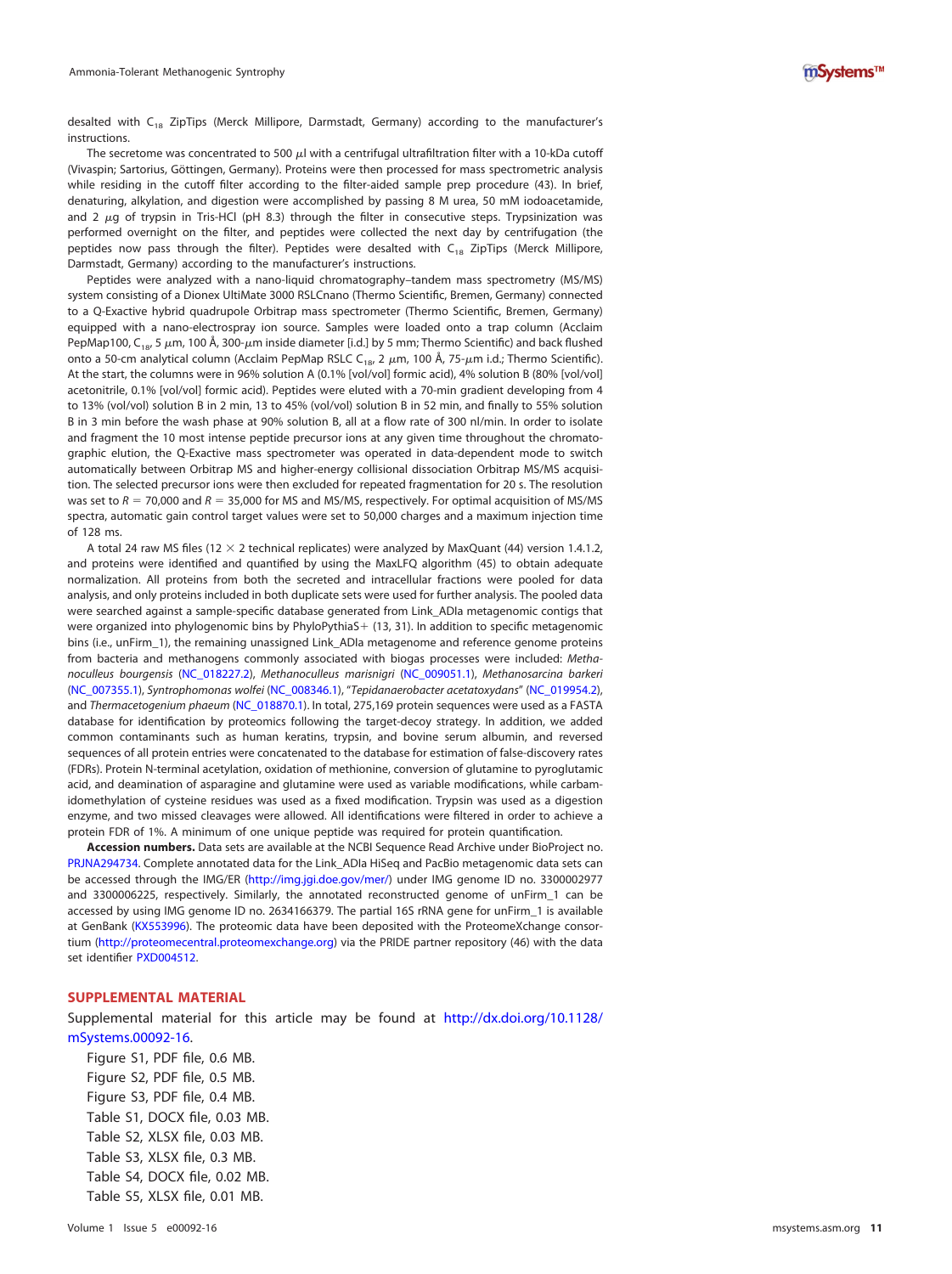

## **ACKNOWLEDGMENTS**

We thank Abigail A. Salyers of the University of Illinois for her helpful advice and correspondence.

J.A.F. and P.B.P. are supported by a grant from the European Research Council (336355-MicroDE). Parts of this study were funded by the Research Council of Norway through grant 203402. We have no competing interest to declare.

P.B.P., V.G.H.E., S.J.H., and A.S. proposed this project. J.A.F., V.G.H.E., A.S., S.J.H., and P.B.P. designed the experiments and supervised the project. J.A.F., L.S., M.Ø.H., and L.H.H. did the experiments. J.A.F., M.Ø.H., A.C.M., and P.B.P. analyzed the data. J.A.F., A.C.M., V.G.H.E., A.S., and P.B.P. contributed to analysis of the results and writing of the paper.

#### **FUNDING INFORMATION**

This work, including the efforts of Vincent GH Eijsink, was funded by Research Council of Norway (203402). This work, including the efforts of Phillip B. Pope and Jeremy A. Frank, was funded by EC | European Research Council (ERC) (336355-MicroDE).

#### <span id="page-11-0"></span>**REFERENCES**

- 1. **Rajagopal R, Massé DI, Singh G**. 2013. A critical review on inhibition of anaerobic digestion process by excess ammonia. Bioresour Technol **143:**632– 641. [http://dx.doi.org/10.1016/j.biortech.2013.06.030.](http://dx.doi.org/10.1016/j.biortech.2013.06.030)
- <span id="page-11-3"></span>2. **Chen Y, Cheng JJ, Creamer KS**. 2008. Inhibition of anaerobic digestion process: a review. Bioresour Technol **99:**4044 – 4064. [http://dx.doi.org/](http://dx.doi.org/10.1016/j.biortech.2007.01.057) [10.1016/j.biortech.2007.01.057.](http://dx.doi.org/10.1016/j.biortech.2007.01.057)
- <span id="page-11-1"></span>3. **Werner JJ, Garcia ML, Perkins SD, Yarasheski KE, Smith SR, Muegge BD, Stadermann FJ, DeRito CM, Floss C, Madsen EL, Gordon JI, Angenent LT**. 2014. Microbial community dynamics and stability during an ammonia-induced shift to syntrophic acetate oxidation. Appl Environ Microbiol **80:**3375–3383. [http://dx.doi.org/10.1128/AEM.00166-14.](http://dx.doi.org/10.1128/AEM.00166-14)
- <span id="page-11-2"></span>4. **Westerholm M, Moestedt J, Schnürer A**. 2016. Biogas production through syntrophic acetate oxidation and deliberate operating strategies for improved digester performance. Appl Energy **179:**124 –135. [http://dx.doi.org/10.1016/j.apenergy.2016.06.061.](http://dx.doi.org/10.1016/j.apenergy.2016.06.061)
- <span id="page-11-4"></span>5. **Sun L, Müller B, Westerholm M, Schnürer A**. 2014. Syntrophic acetate oxidation in industrial CSTR biogas digesters. J Biotechnol **171:**39 – 44. [http://dx.doi.org/10.1016/j.jbiotec.2013.11.016.](http://dx.doi.org/10.1016/j.jbiotec.2013.11.016)
- <span id="page-11-5"></span>6. **Hattori S**. 2008. Syntrophic acetate-oxidizing microbes in methanogenic environments. Microbes Environ **23:**118 –127. [http://dx.doi.org/10.1264/](http://dx.doi.org/10.1264/jsme2.23.118) isme2.23.118.
- <span id="page-11-6"></span>7. **Westerholm M, Dolfing J, Sherry A, Gray ND, Head IM, Schnürer A**. 2011. Quantification of syntrophic acetate-oxidizing microbial communities in biogas processes. Environ Microbiol Rep **3:**500 –505. [http://](http://dx.doi.org/10.1111/j.1758-2229.2011.00249.x) [dx.doi.org/10.1111/j.1758-2229.2011.00249.x.](http://dx.doi.org/10.1111/j.1758-2229.2011.00249.x)
- <span id="page-11-7"></span>8. **Hori T, Sasaki D, Haruta S, Shigematsu T, Ueno Y, Ishii M, Igarashi Y**. 2011. Detection of active, potentially acetate-oxidizing syntrophs in an anaerobic digester by flux measurement and formyltetrahydrofolate synthetase (FTHFS) expression profiling. Microbiology **157:**1980 –1989. [http://dx.doi.org/10.1099/mic.0.049189-0.](http://dx.doi.org/10.1099/mic.0.049189-0)
- <span id="page-11-8"></span>9. **Ito T, Yoshiguchi K, Ariesyady HD, Okabe S**. 2011. Identification of a novel acetate-utilizing bacterium belonging to Synergistes group 4 in anaerobic digester sludge. ISME J **5:**1844 –1856. [http://dx.doi.org/](http://dx.doi.org/10.1038/ismej.2011.59) [10.1038/ismej.2011.59.](http://dx.doi.org/10.1038/ismej.2011.59)
- <span id="page-11-9"></span>10. **Mosbæk F, Kjeldal H, Mulat DG, Albertsen M, Ward AJ, Feilberg A, Nielsen JL**. 29 April 2016. Identification of syntrophic acetate-oxidizing bacteria in anaerobic digesters by combined protein-based stable isotope probing and metagenomics. ISME J [http://dx.doi.org/10.1038/](http://dx.doi.org/10.1038/ismej.2016.39) [ismej.2016.39.](http://dx.doi.org/10.1038/ismej.2016.39)
- <span id="page-11-10"></span>11. **Ek AEW, Hallin S, Vallin L, Schnürer A, Karlßon M, World Renewable Energy Congress Sweden**. 2011. Slaughterhouse waste co-digestion experiences from 15 years of full-scale operation, vol. 1. Linköping University Electronic Press, Linköping, Sweden. [http://dx.doi.org/](http://dx.doi.org/10.3384/ecp1105764) [10.3384/ecp1105764.](http://dx.doi.org/10.3384/ecp1105764)
- <span id="page-11-11"></span>12. **Sun L, Liu T, Müller B, Schnürer A**. 2016. The microbial community structure in industrial biogas plants influences the degradation rate of straw and cellulose in batch tests. Biotechnol Biofuels **9:**128. [http://](http://dx.doi.org/10.1186/s13068-016-0543-9) [dx.doi.org/10.1186/s13068-016-0543-9.](http://dx.doi.org/10.1186/s13068-016-0543-9)
- <span id="page-11-12"></span>13. **Frank JA, Pan Y, Tooming-Klunderud A, Eijsink VG, McHardy AC, Nederbragt AJ, Pope PB**. 2016. Improved metagenome assemblies and

taxonomic binning using long-read circular consensus sequence data. Sci Rep **6:**25373. [http://dx.doi.org/10.1038/srep25373.](http://dx.doi.org/10.1038/srep25373)

- <span id="page-11-13"></span>14. **Dupont CL, Rusch DB, Yooseph S, Lombardo MJ, Richter RA, Valas R, Novotny M, Yee-Greenbaum J, Selengut JD, Haft DH, Halpern AL, Lasken RS, Nealson K, Friedman R, Venter JC**. 2012. Genomic insights to SAR86, an abundant and uncultivated marine bacterial lineage. ISME J **6:**1186 –1199. [http://dx.doi.org/10.1038/ismej.2011.189.](http://dx.doi.org/10.1038/ismej.2011.189)
- <span id="page-11-14"></span>15. **Sorokin DY, Tourova TP, Mußmann M, Muyzer G**. 2008. Dethiobacter alkaliphilus gen. nov. sp. nov., and Desulfurivibrio alkaliphilus gen. nov. sp. nov.: two novel representatives of reductive sulfur cycle from soda lakes. Extremophiles **12:**431– 439. [http://dx.doi.org/10.1007/s00792-008](http://dx.doi.org/10.1007/s00792-008-0148-8) [-0148-8.](http://dx.doi.org/10.1007/s00792-008-0148-8)
- <span id="page-11-15"></span>16. **Schuchmann K, Müller V**. 2014. Autotrophy at the thermodynamic limit of life: a model for energy conservation in acetogenic bacteria. Nat Rev Microbiol **12:**809 – 821. [http://dx.doi.org/10.1038/nrmicro3365.](http://dx.doi.org/10.1038/nrmicro3365)
- <span id="page-11-16"></span>17. **Worm P, Koehorst JJ, Visser M, Sedano-Núñez VT, Schaap PJ, Plugge CM, Sousa DZ, Stams AJ**. 2014. A genomic view on syntrophic versus non-syntrophic lifestyle in anaerobic fatty acid degrading communities. Biochim Biophys Acta **1837:**2004 –2016. [http://dx.doi.org/10.1016/](http://dx.doi.org/10.1016/j.bbabio.2014.06.005) [j.bbabio.2014.06.005.](http://dx.doi.org/10.1016/j.bbabio.2014.06.005)
- <span id="page-11-17"></span>18. **Oehler D, Poehlein A, Leimbach A, Müller N, Daniel R, Gottschalk G, Schink B**. 2012. Genome-guided analysis of physiological and morphological traits of the fermentative acetate oxidizer Thermoacetogenium phaeum. BMC Genomics **13:**723. [http://dx.doi.org/10.1186/1471-2164-13](http://dx.doi.org/10.1186/1471-2164-13-723) [-723.](http://dx.doi.org/10.1186/1471-2164-13-723)
- <span id="page-11-18"></span>19. **Hess V, Poehlein A, Weghoff MC, Daniel R, Müller V**. 2014. A genomeguided analysis of energy conservation in the thermophilic, cytochromefree acetogenic bacterium Thermoanaerobacter kivui. BMC Genomics **15:**1139. [http://dx.doi.org/10.1186/1471-2164-15-1139.](http://dx.doi.org/10.1186/1471-2164-15-1139)
- <span id="page-11-19"></span>20. **Müller V, Grüber G**. 2003. ATP synthases: structure, function and evolution of unique energy converters. Cell Mol Life Sci **60:**474 – 494. [http://](http://dx.doi.org/10.1007/s000180300040) [dx.doi.org/10.1007/s000180300040.](http://dx.doi.org/10.1007/s000180300040)
- <span id="page-11-21"></span><span id="page-11-20"></span>21. **Say RF, Fuchs G**. 2010. Fructose 1,6-bisphosphate aldolase/phosphatase may be an ancestral gluconeogenic enzyme. Nature **464:**1077–1081. [http://dx.doi.org/10.1038/nature08884.](http://dx.doi.org/10.1038/nature08884)
- <span id="page-11-22"></span>22. **Müller V**. 2003. Energy conservation in acetogenic bacteria. Appl Environ Microbiol **69:**6345– 6353. [http://dx.doi.org/10.1128/AEM.69.11.6345](http://dx.doi.org/10.1128/AEM.69.11.6345-6353.2003) [-6353.2003.](http://dx.doi.org/10.1128/AEM.69.11.6345-6353.2003)
- 23. **Müller B, Manzoor S, Niazi A, Bongcam-Rudloff E, Schnürer A**. 2015. Genome-guided analysis of physiological capacities of Tepidanaerobacter acetatoxydans provides insights into environmental adaptations and syntrophic acetate oxidation. PLoS One **10:**e0121237. [http://dx.doi.org/](http://dx.doi.org/10.1371/journal.pone.0121237) [10.1371/journal.pone.0121237.](http://dx.doi.org/10.1371/journal.pone.0121237)
- <span id="page-11-23"></span>24. **Sieber JR, Sims DR, Han C, Kim E, Lykidis A, Lapidus AL, McDonnald E, Rohlin L, Culley DE, Gunsalus R, McInerney MJ**. 2010. The genome of Syntrophomonas wolfei: new insights into syntrophic metabolism and biohydrogen production. Environ Microbiol **12:**2289 –2301. [http://](http://dx.doi.org/10.1111/j.1462-2920.2010.02237.x) [dx.doi.org/10.1111/j.1462-2920.2010.02237.x.](http://dx.doi.org/10.1111/j.1462-2920.2010.02237.x)
- <span id="page-11-24"></span>25. **Westerholm M, Müller B, Isaksson S, Schnürer A**. 2015. Trace element and temperature effects on microbial communities and links to biogas